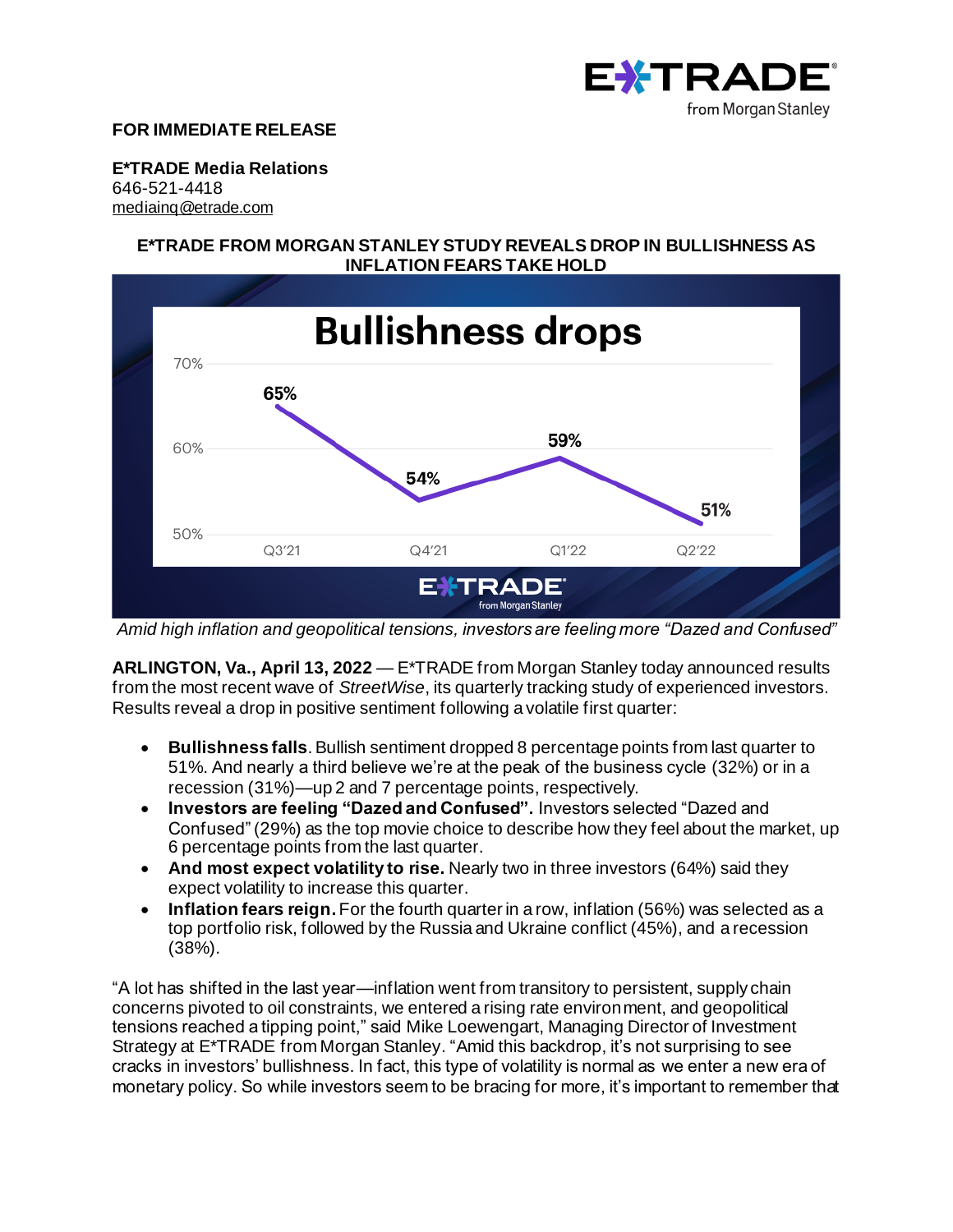

from Morgan Stanley

sticking to a diversified investment strategy is likely to serve most well over the long-term. Translation: Resist the urge to panic sell or buy when you see account balances fluctuate."

The survey explored investor views on sector opportunities for the second quarter of 2022:

- **Energy.** With crude oil's spike since the Ukraine conflict, the energy sector (48%) took the top spot this quarter, jumping 11 percentage points from Q1.
- **IT.** Despite the Fed raising rates last month and signaling more on the horizon, nearly two in five (38%) investors see opportunity in the IT sector. While it's largely thought that rising rates can eat into growth potential of tech names, recent volatility and the pullback in the sector could be drawing investors into this still evolving and growing area of the market.
- **Health care.** Interest in this traditionally defensive sector remained high amid increased volatility (37%), but ticked down 9 percentage points from last quarter.

## **About the Survey**

This wave of the survey was conducted from April 1 to April 11 of 2022 among an online US sample of 913 self-directed active investors who manage at least \$10,000 in an online brokerage account. The survey has a margin of error of  $\pm 3.20$  percent at the 95 percent confidence level. It was fielded and administered by Dynata. The panel is broken into thirds of active (trade more than once a week), swing (trade less than once a week but more than once a month), and passive (trade less than once a month). The panel is 60% male and 40% female, with an even distribution across online brokerages, geographic regions, and age bands.

# **About E\*TRADE from Morgan Stanley and Important Notices**

E\*TRADE from Morgan Stanley provides financial services to retail customers. Securities products and services offered by E\*TRADE Securities LLC, Member SIPC. Investment advisory services offered by E\*TRADE Capital Management, LLC, a Registered Investment Adviser. Commodity futures and options on futures products and services offered by E\*TRADE Futures LLC, Member NFA. Banking products and services are offered by Morgan Stanley Private Bank, National Association, Member FDIC. All are separate but affiliated subsidiaries of Morgan Stanley. More information is available at www.etrade.com.

The information provided herein is for general informational purposes only and should not be considered investment advice. Past performance does not guarantee future results.

E\*TRADE from Morgan Stanley, E\*TRADE, and the E\*TRADE logo are trademarks or registered trademarks of E\*TRADE from Morgan Stanley. ETFC-G

ETFC

© 2022 E\*TRADE from Morgan Stanley. All rights reserved.

E\*TRADE engages Dynata to program, field, and tabulate the study. Dynata provides digital research data and has locations in the Americas, Europe, the Middle East and Asia-Pacific. For more information, please go t[o www.dynata.com.](http://www.dynata.com/)

## **Referenced Data**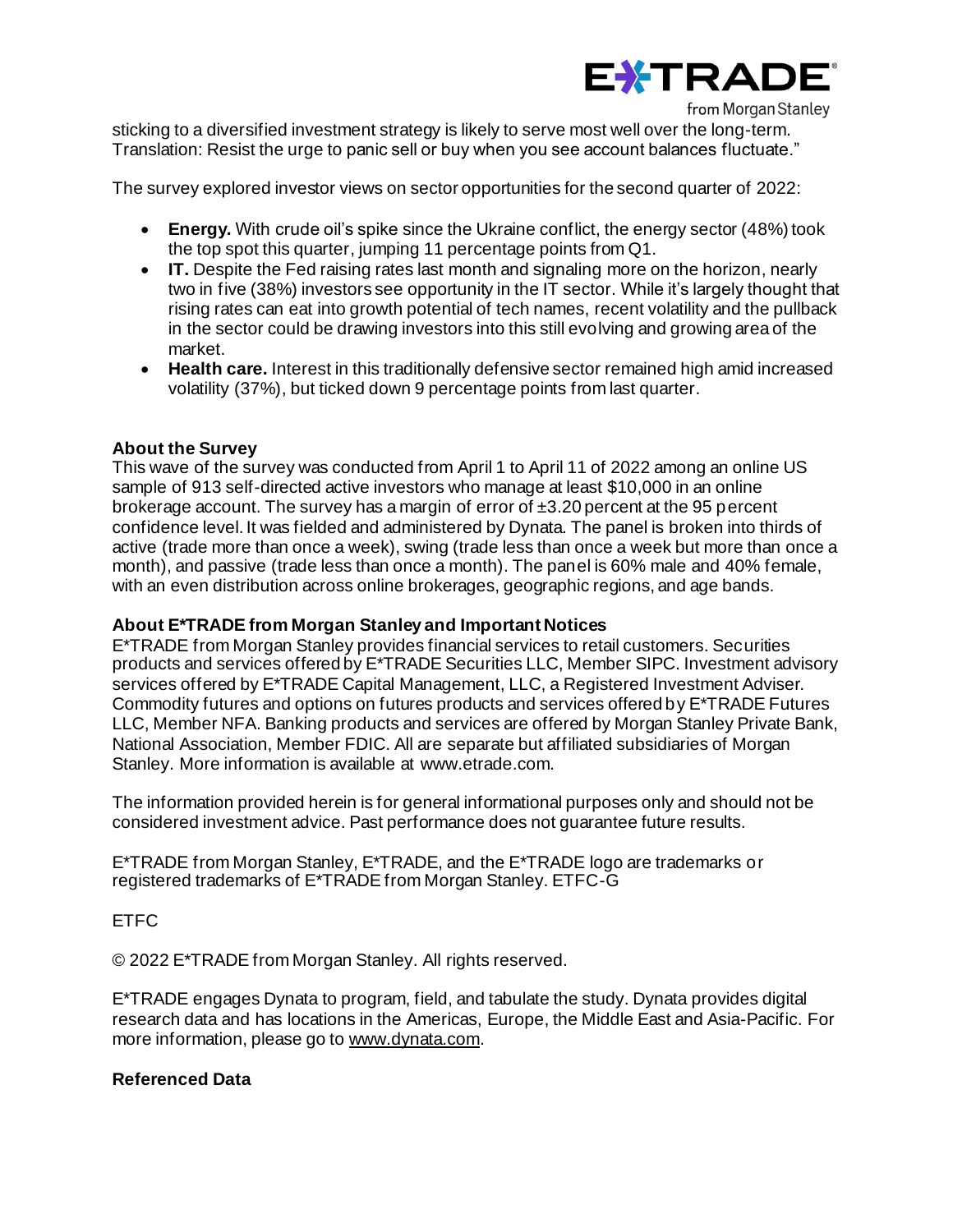

| And when it comes to the current market are you? |       |       |  |
|--------------------------------------------------|-------|-------|--|
|                                                  | Q1'22 | Q2'22 |  |
| <b>Bullish</b>                                   | 59%   | 51%   |  |
| Bearish                                          | 41%   | 49%   |  |

| What stage of the business cycle do you believe we are currently in?                                 |       |       |  |
|------------------------------------------------------------------------------------------------------|-------|-------|--|
|                                                                                                      | Q1'22 | Q2'22 |  |
| Peak (Economic growth reaches maximum limit, inflation takes<br>hold, economic factors slow or stop) | 30%   | 32%   |  |
| Recession (Economic growth decreases)                                                                | 24%   | 31%   |  |
| Expansion (Economic growth is steady and economic factors<br>increase)                               | 28%   | 17%   |  |
| Recovery (Economy growth reaches lowest level and begins to<br>move back into positive territory)    | 10%   | 10%   |  |
| Trough (Negative economic growth)                                                                    | 8%    | 10%   |  |

# *If you had to pick a movie title that best describes how you personally feel about the market this quarter, which would it be?*

|                                | Q1'22 | Q2'22 |
|--------------------------------|-------|-------|
| Dazed and Confused             | 23%   | 29%   |
| Easy Rider                     | 21%   | 17%   |
| Singin' in the Rain            | 16%   | 11%   |
| <b>Jackass</b>                 | 6%    | 10%   |
| Raging Bull                    | 13%   | 9%    |
| Pulp Fiction                   | 10%   | 9%    |
| Fear and Loathing in Las Vegas | 7%    | 8%    |
| Apocalypse Now                 | 4%    | 7%    |

| Over the next quarter, do you think volatility will |       |  |
|-----------------------------------------------------|-------|--|
|                                                     | Q2'22 |  |
| Top 2 Box                                           | 64%   |  |
| Greatly increase                                    | 18%   |  |
| Somewhat increase                                   | 46%   |  |
| Stay the same                                       | 29%   |  |
| Somewhat decrease                                   | 7%    |  |
| Greatly decrease                                    | $- -$ |  |

| Which of the following risks are you most concerned about when it comes to your portfolio? (Top<br>four) |       |               |       |       |
|----------------------------------------------------------------------------------------------------------|-------|---------------|-------|-------|
|                                                                                                          | Q3'21 | Q4'21         | Q1'22 | Q2'22 |
| Inflation                                                                                                | 35%   | 52%           | 58%   | 56%   |
| Russia/Ukraine conflict                                                                                  |       | $\sim$ $\sim$ |       | 45%   |
| Recession                                                                                                | 17%   | 38%           | 35%   | 38%   |
| Market volatility                                                                                        | 27%   | 41%           | 47%   | 37%   |
| Supply chain constraints                                                                                 |       | 38%           | 36%   | 30%   |